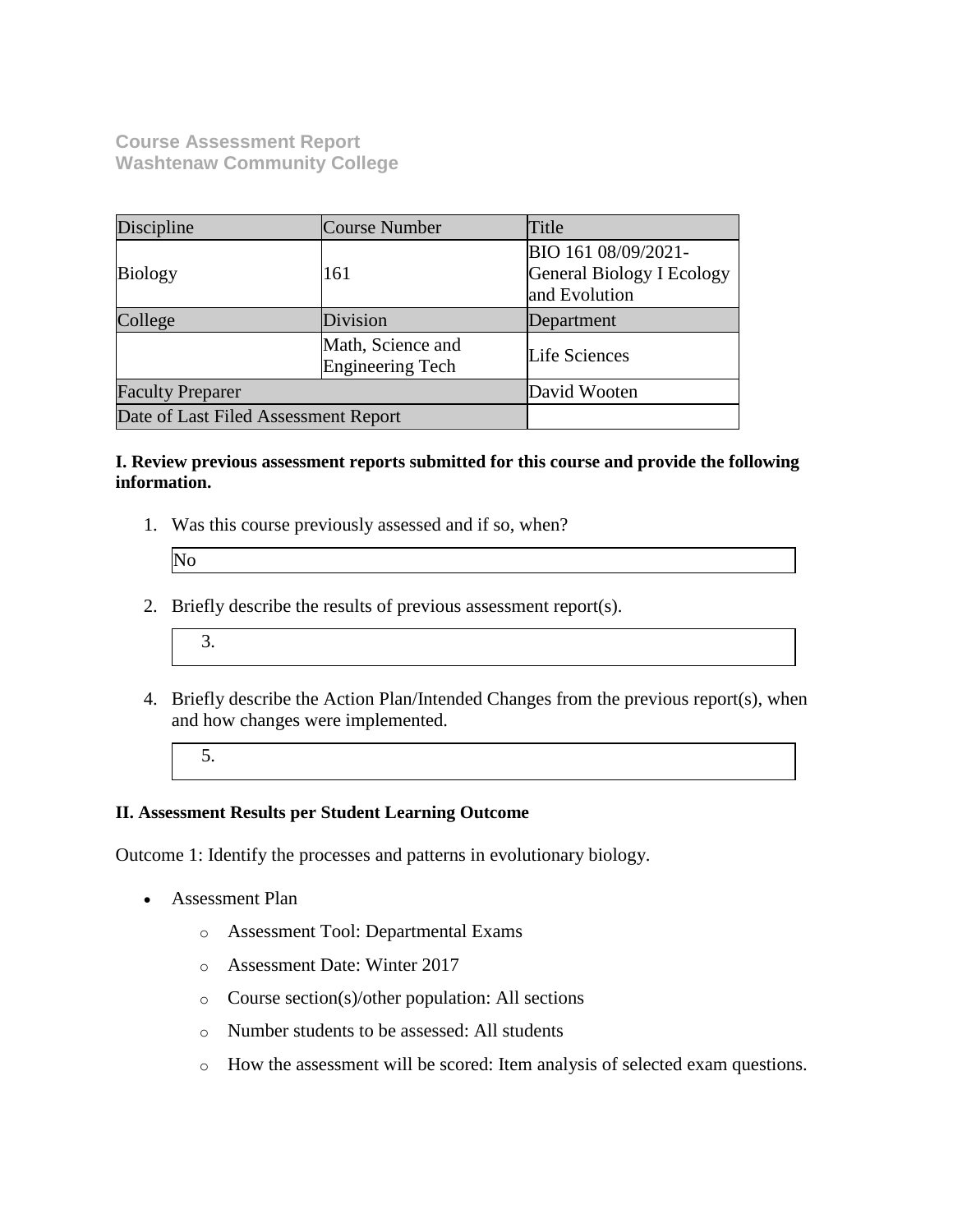- o Standard of success to be used for this assessment: Seventy percent of students will score an overall average score of 70% or better on each assessment question.
- o Who will score and analyze the data: Appropriate life science faculty
- 1. Indicate the Semester(s) and year(s) assessment data were collected for this report.

| Fall (indicate years below) below) | Winter (indicate years) | SP/SU (indicate years)<br>below) |
|------------------------------------|-------------------------|----------------------------------|
| 2019                               | 2018, 2017              |                                  |

### 2. Provide assessment sample size data in the table below.

| # of students enrolled | # of students assessed |
|------------------------|------------------------|
| 164                    | 14                     |

3. If the number of students assessed differs from the number of students enrolled, please explain why all enrolled students were not assessed, e.g. absence, withdrawal, or did not complete activity.

Students who withdrew from the course or did not take the final exam/complete research paper were not included.

4. Describe how students from all populations (day students on campus, DL, MM, evening, extension center sites, etc.) were included in the assessment based on your selection criteria.

I am the only faculty member that teaches this course. I teach a double or triple section every semester. All students from all sections over the course of the assessment period were included.

5. Describe the process used to assess this outcome. Include a brief description of this tool and how it was scored.

A cumulative final exam was used to assess the outcome. Five questions that related to the outcome language were chosen and assessed across all included sections. Scores from all sections were aggregated into one data pool, then assessed for standard of success to avoid calculating percentages of percentages. See included Excel calculation sheet.

6. Briefly describe assessment results based on data collected for this outcome and tool during the course assessment. Discuss the extent to which students achieved this learning outcome and indicate whether the standard of success was met for this outcome and tool.

Met Standard of Success: Yes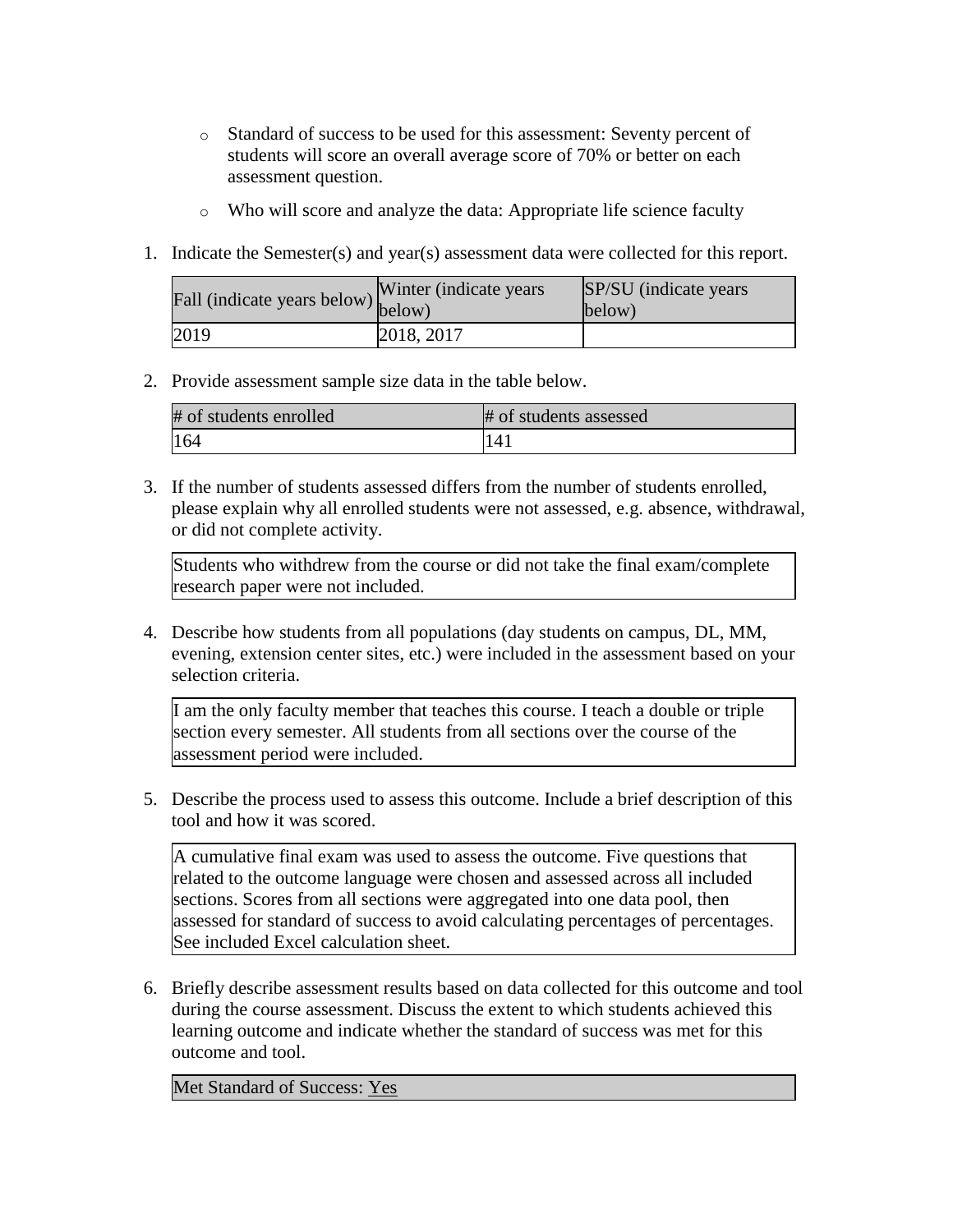141 students assessed for 5 questions that relate to outcome = 705 possible correct responses. 566 correct responses were recorded or 80.3% of the responses were correct. That meets and surpasses the standard of success for this outcome.

7. Based on your interpretation of the assessment results, describe the areas of strength in student achievement of this learning outcome.

Half of this course is dedicated to the explanation and understanding of evolutionary processes. Given this is a majors level course and these concepts can be very difficult to understand, the students seem to be grasping and understanding the information at the appropriate level.

8. Based on your analysis of student performance, discuss the areas in which student achievement of this learning outcome could be improved. If student met standard of success, you may wish to identify your plans for continuous improvement.

This course is modeled after the Ecology and Evolutionary Biology course at Yale University. It was designed to be transferable to UM and EMU, as well as other universities as a one-to-one. Given its rigor and breadth/depth, and the assessment indicated that WCC students are meeting and exceeding those criteria, there are no plans to change the course at this time. As always, I will continue to explore different methodologies and examples to help foster student mastery of learning outcomes.

Outcome 2: Identify and recognize the biological characteristics of the six categories of living organisms.

- Assessment Plan
	- o Assessment Tool: Departmental Exams
	- o Assessment Date: Winter 2017
	- o Course section(s)/other population: All sections
	- o Number students to be assessed: All students
	- o How the assessment will be scored: Item analysis of selected exam questions.
	- o Standard of success to be used for this assessment: Seventy percent of students will score an overall average score of 70% or better on each assessment question.
	- o Who will score and analyze the data: Appropriate life science faculty
- 1. Indicate the Semester(s) and year(s) assessment data were collected for this report.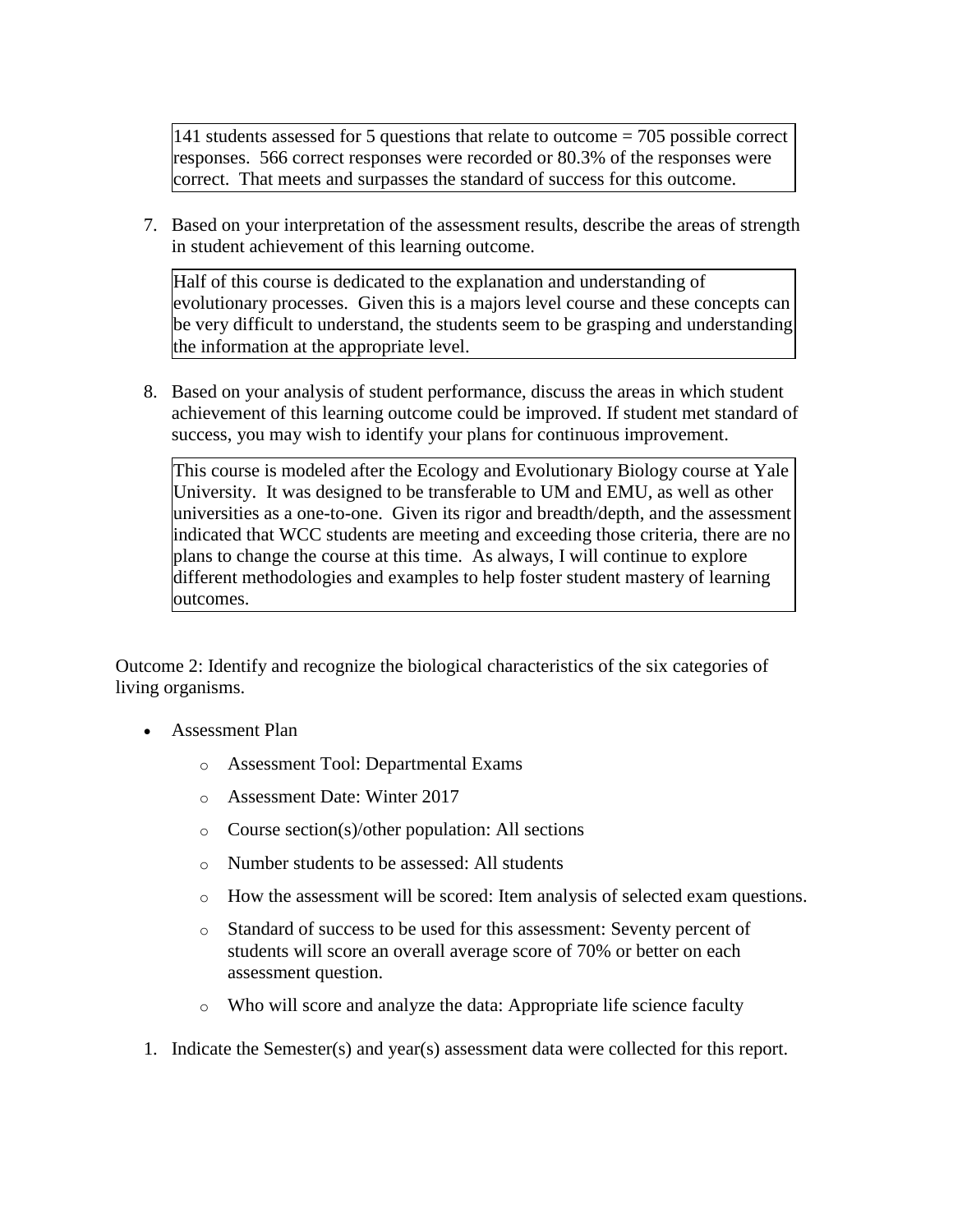| Fall (indicate years below) below) | Winter (indicate years) | SP/SU (indicate years)<br>below) |
|------------------------------------|-------------------------|----------------------------------|
| 2019                               | [2018, 2017]            |                                  |

2. Provide assessment sample size data in the table below.

| # of students enrolled | # of students assessed |
|------------------------|------------------------|
| 164                    | '141                   |

3. If the number of students assessed differs from the number of students enrolled, please explain why all enrolled students were not assessed, e.g. absence, withdrawal, or did not complete activity.

\*See explanation under Outcome #1

4. Describe how students from all populations (day students on campus, DL, MM, evening, extension center sites, etc.) were included in the assessment based on your selection criteria.

\*See explanation under Outcome #1

5. Describe the process used to assess this outcome. Include a brief description of this tool and how it was scored.

\*See explanation under Outcome #1

6. Briefly describe assessment results based on data collected for this outcome and tool during the course assessment. Discuss the extent to which students achieved this learning outcome and indicate whether the standard of success was met for this outcome and tool.

Met Standard of Success: Yes

141 students were assessed with 5 questions that relate to the outcome language = 705 possible correct responses. 624 correct responses were recorded, or 88.5%. This meets and exceeds the standard of success for this outcome.

7. Based on your interpretation of the assessment results, describe the areas of strength in student achievement of this learning outcome.

This outcome is somewhat complicated as it's required via our articulation with EMU, but not with UM. The WCC biology department is also in favor of this outcome being included. While the standard of success was met, I am always exploring different ways to include, for example, the biological characteristics of fungi without having an entire module/unit on fungi. Based on the assessment, while we continue to work on how to best include this information, the students are learning these concepts and achieving the desired assessment criteria.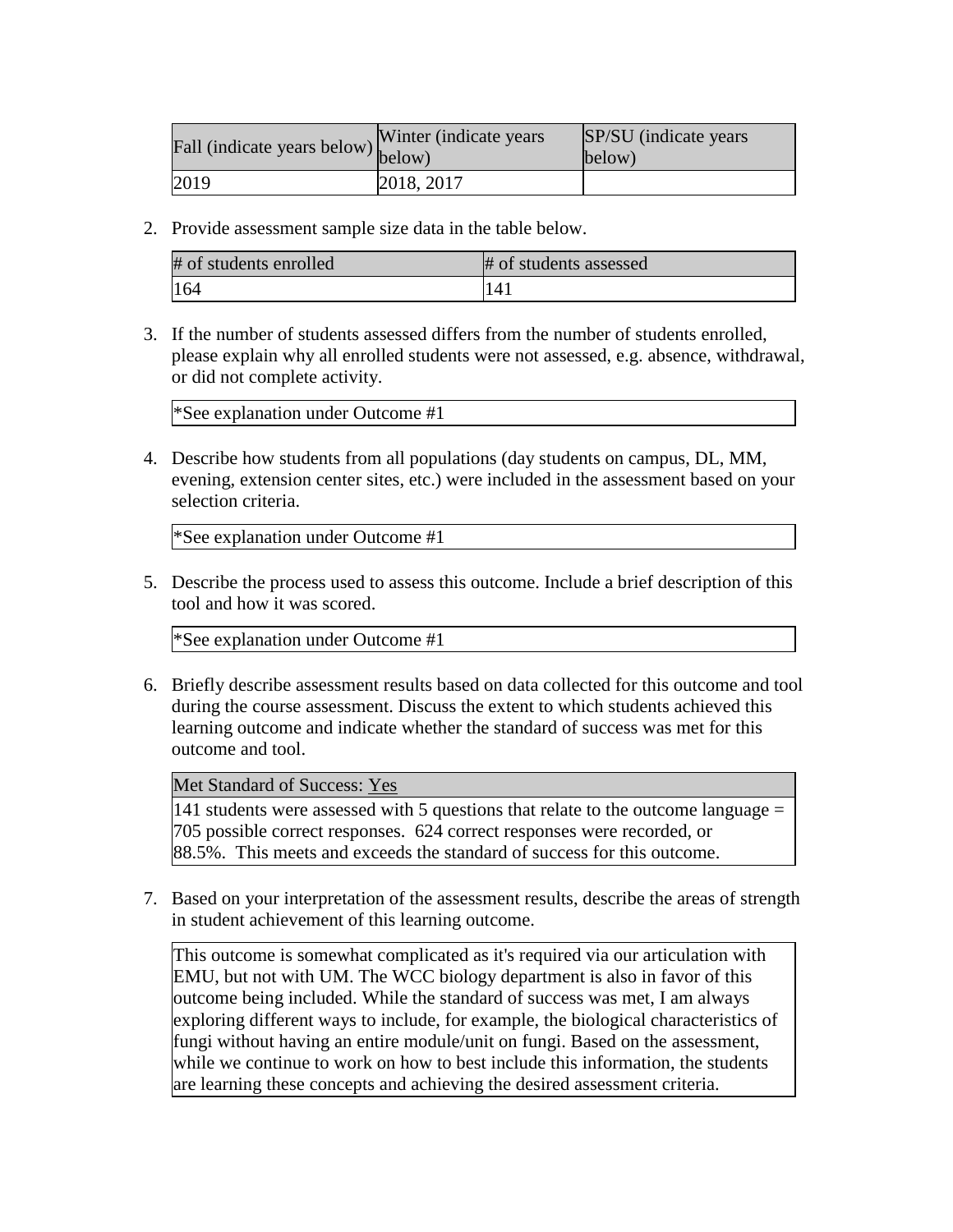8. Based on your analysis of student performance, discuss the areas in which student achievement of this learning outcome could be improved. If student met standard of success, you may wish to identify your plans for continuous improvement.

As stated above, while the standard of success was met and students do appear to be understanding the biological diversity of life, I am continuing to assess where and how to best incorporate this information into the course without detracting from our units on evolution and ecology. We have found that designating specific labs to examine specific organismal groups has worked well and we will continue to improve that aspect of the course.

Outcome 3: Identify and evaluate the organization, processes, study of, and organismal relationships in ecological systems.

- Assessment Plan
	- o Assessment Tool: Departmental Exams
	- o Assessment Date: Winter 2017
	- o Course section(s)/other population: All sections
	- o Number students to be assessed: All students
	- o How the assessment will be scored: Item analysis of selected exam questions.
	- o Standard of success to be used for this assessment: Seventy percent of students will score an overall average score of 70% or better on each assessment question.
	- o Who will score and analyze the data: Appropriate life science faculty
- 1. Indicate the Semester(s) and year(s) assessment data were collected for this report.

| Fall (indicate years below) $\begin{bmatrix}$ <sup>w inter</sup> | Winter (indicate years) | SP/SU (indicate years)<br>below) |
|------------------------------------------------------------------|-------------------------|----------------------------------|
| 2019                                                             | 2018, 2017              |                                  |

2. Provide assessment sample size data in the table below.

| # of students enrolled | # of students assessed |
|------------------------|------------------------|
| 164                    | 141                    |

3. If the number of students assessed differs from the number of students enrolled, please explain why all enrolled students were not assessed, e.g. absence, withdrawal, or did not complete activity.

| <sup>*</sup> see explanation Outcome $#1$ |
|-------------------------------------------|
|-------------------------------------------|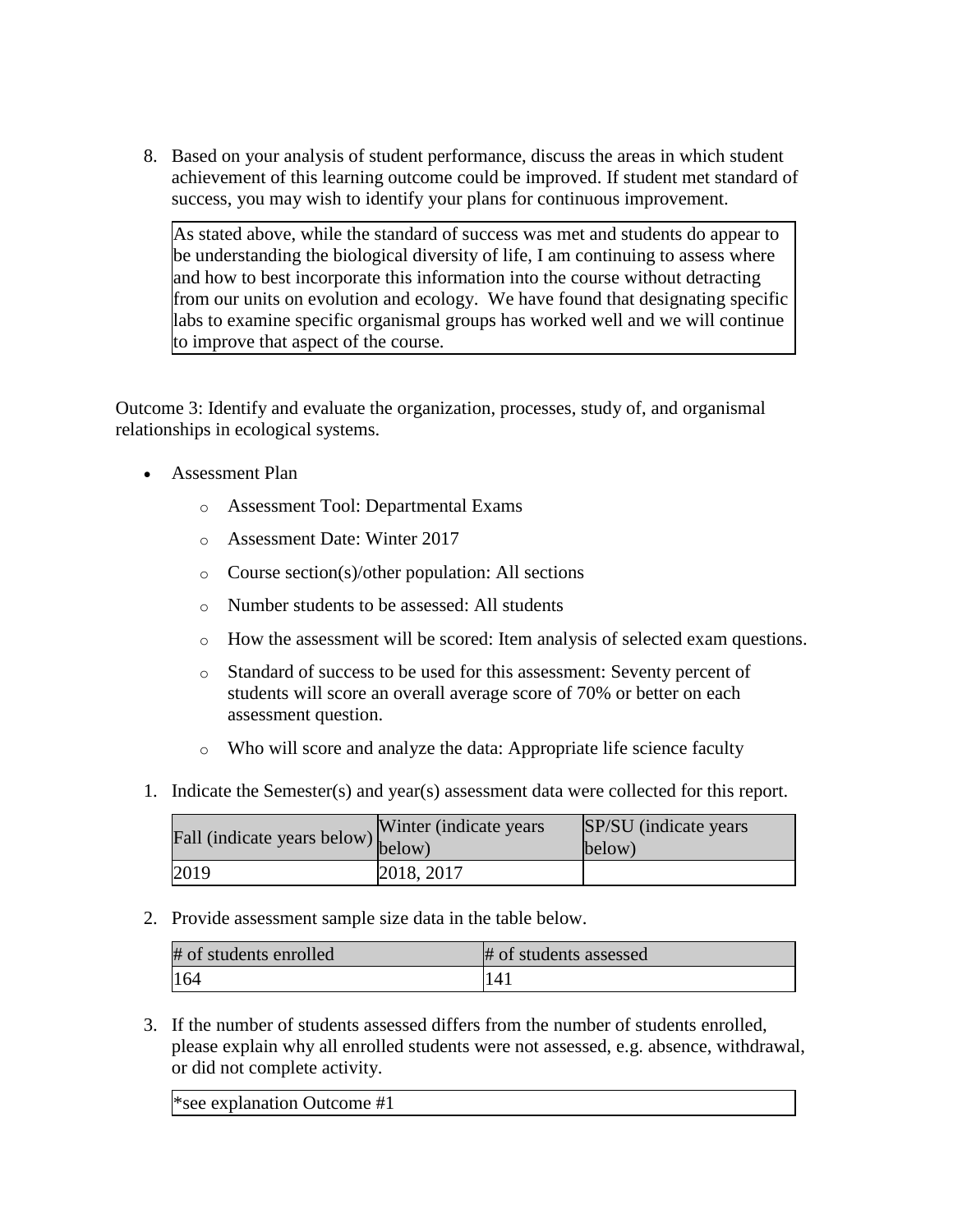4. Describe how students from all populations (day students on campus, DL, MM, evening, extension center sites, etc.) were included in the assessment based on your selection criteria.

\*see explanation Outcome #1

5. Describe the process used to assess this outcome. Include a brief description of this tool and how it was scored.

\*see explanation Outcome #1

6. Briefly describe assessment results based on data collected for this outcome and tool during the course assessment. Discuss the extent to which students achieved this learning outcome and indicate whether the standard of success was met for this outcome and tool.

Met Standard of Success: Yes

141 student responses were recorded for 5 outcome questions = 705 possible correct responses. 595 correct responses were recorded or 84.4%. This meets and exceeds the standard of success for this outcome.

7. Based on your interpretation of the assessment results, describe the areas of strength in student achievement of this learning outcome.

Ecology, and the understanding of the processes and relationships therein, is the other major topic of this course. It is extremely important and allows the students to transfer and apply what they have learned in regards to evolution and biodiversity to living systems. Being a majors course and designing it to be transferrable to other universities as a one-to-one, the concepts in this outcome are numerous and complex. Students are clearly understanding this information and able to apply it to various case studies, ecological models, living systems, etc. I am very pleased with this outcome assessment.

8. Based on your analysis of student performance, discuss the areas in which student achievement of this learning outcome could be improved. If student met standard of success, you may wish to identify your plans for continuous improvement.

\*see response under Outcome #1.

Outcome 4: Perform laboratory exercises that reinforce and illustrate concepts in evolution, taxonomy, biodiversity, and ecology including designing, completing and interpreting a scientific experiment.

Assessment Plan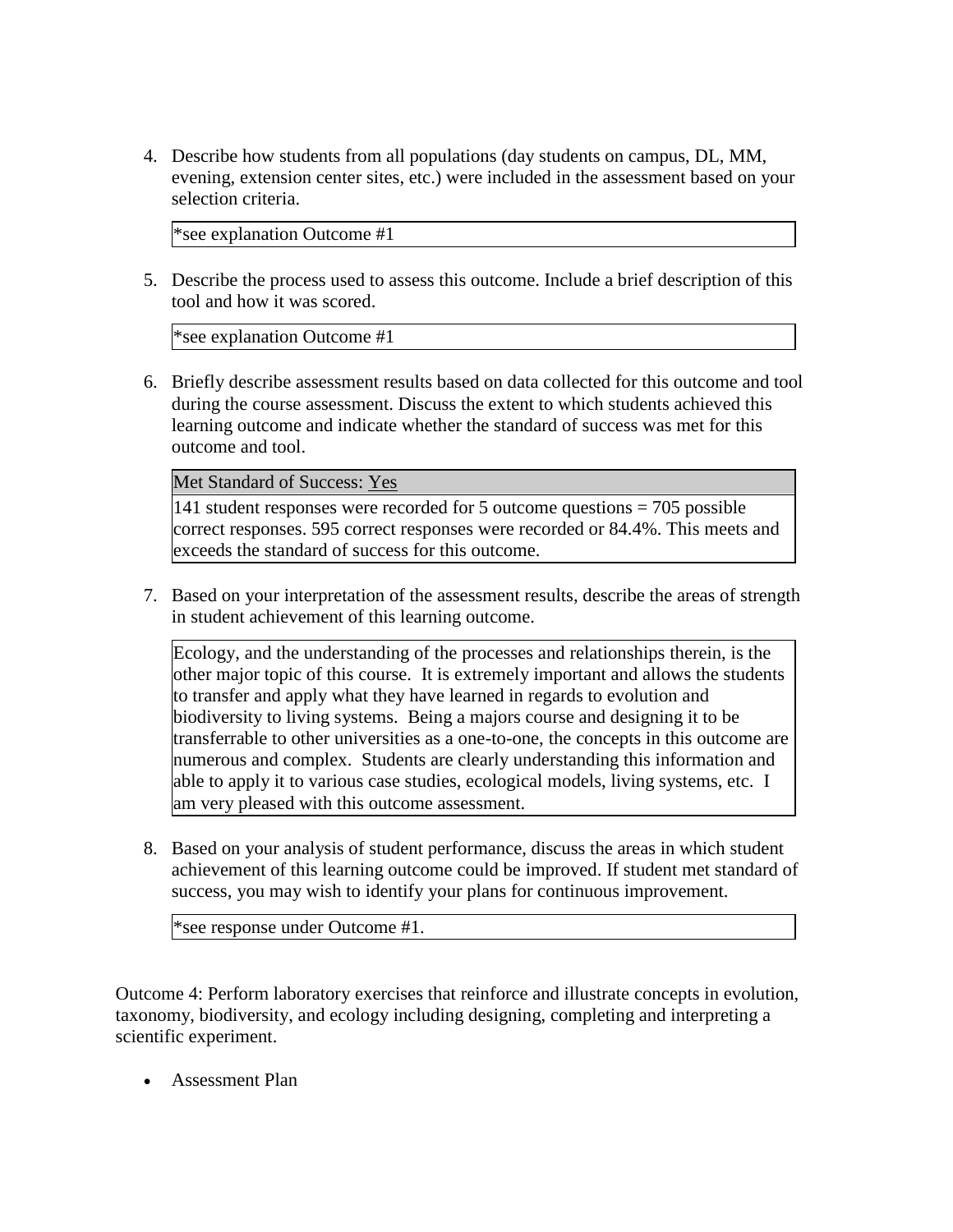- o Assessment Tool: Student Research Project and Paper
- o Assessment Date: Winter 2017
- o Course section(s)/other population: All sections
- o Number students to be assessed: All students
- o How the assessment will be scored: Departmentally-developed rubric.
- o Standard of success to be used for this assessment: Seventy percent of students will score an overall average score of 70% or better on the final project. Final project score will incorporate an evaluation of lab content and skills in the experiment, quality of writing in the scientific paper and a presentation.
- o Who will score and analyze the data: Appropriate life science faculty
- 1. Indicate the Semester(s) and year(s) assessment data were collected for this report.

| Fall (indicate years below) below) | Winter (indicate years) | SP/SU (indicate years)<br>below) |
|------------------------------------|-------------------------|----------------------------------|
| 2019                               | 2018, 2017              |                                  |

2. Provide assessment sample size data in the table below.

| # of students enrolled | # of students assessed |
|------------------------|------------------------|
| 164                    | 141                    |

3. If the number of students assessed differs from the number of students enrolled, please explain why all enrolled students were not assessed, e.g. absence, withdrawal, or did not complete activity.

\*see explanation Outcome #1

4. Describe how students from all populations (day students on campus, DL, MM, evening, extension center sites, etc.) were included in the assessment based on your selection criteria.

\*see explanation Outcome #1

5. Describe the process used to assess this outcome. Include a brief description of this tool and how it was scored.

Students were introduced to lab skills and the scientific method in lab. They were asked to develop, execute, analyze, and report on a scientific experiment of their own design. The assignment included a formal scientific paper and a formal scientific presentation. These scores were added together (30 pts for presentation, 60 for paper) for a total of 90 pts. possible. All scores from all sections were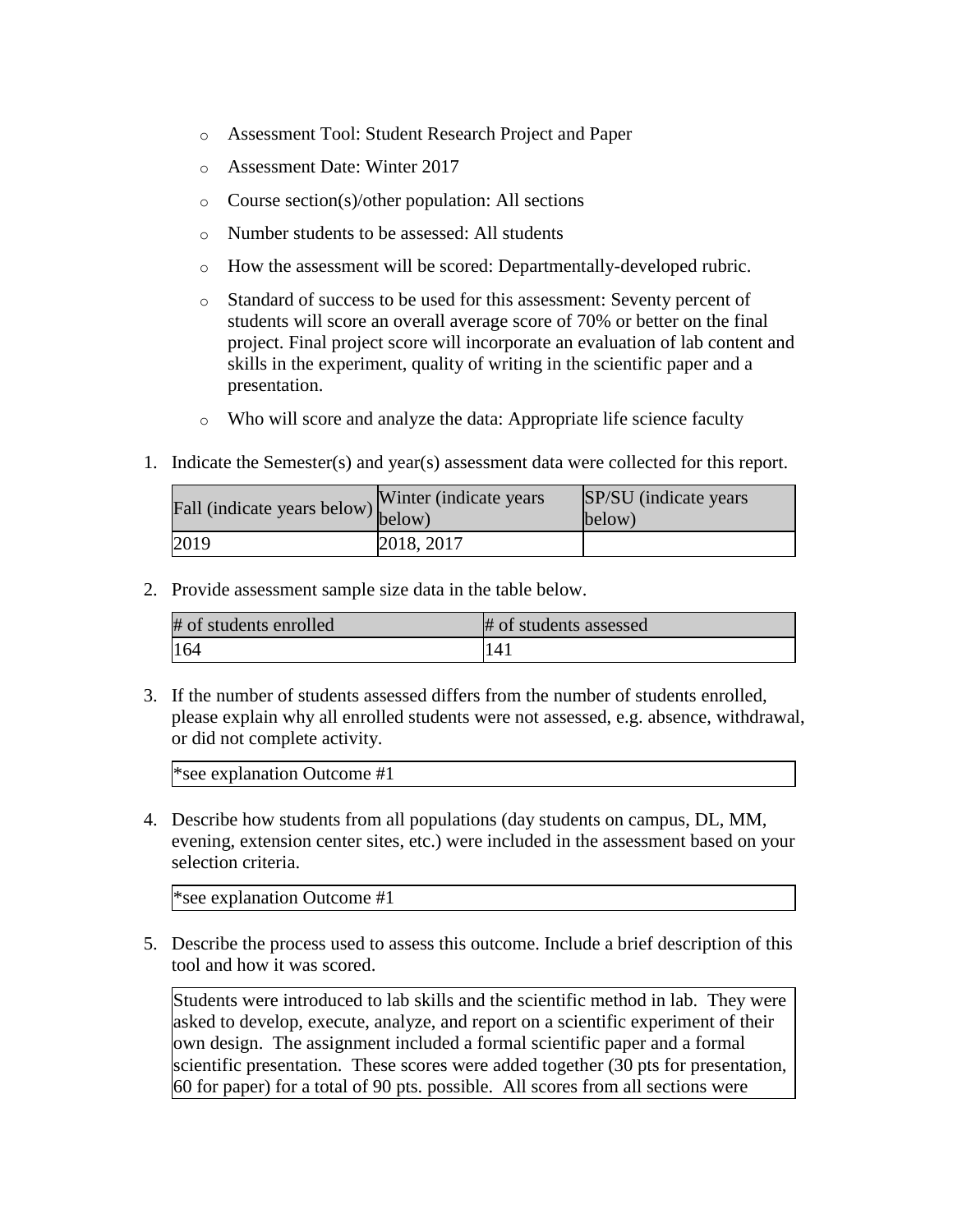aggregated into a single data pool and assessed to avoid calculating percentages from percentages. See attached Excel file.

6. Briefly describe assessment results based on data collected for this outcome and tool during the course assessment. Discuss the extent to which students achieved this learning outcome and indicate whether the standard of success was met for this outcome and tool.

Met Standard of Success: Yes

 $70\%$  (the standard of success for this outcome) of 90 pts. = 63 pts. Out of 141 students, 126 students scored a 63 or higher  $= 89.4\%$ . This meets and exceeds the standard of success for this outcome.

7. Based on your interpretation of the assessment results, describe the areas of strength in student achievement of this learning outcome.

Assessing lab skills can sometimes be difficult and requires the inclusion of multiple labs or checklists. The paper/presentation assessment tool allows for a holistic overview of lab skills (data collection, data analysis, graphing, etc.) and an understanding of the topic researched. The students continue to impress with their excitement and commitment to their projects.

8. Based on your analysis of student performance, discuss the areas in which student achievement of this learning outcome could be improved. If student met standard of success, you may wish to identify your plans for continuous improvement.

Given the limitations of lab supplies for student research projects and the most recent restrictions with COVID, we are considering eliminating the research project aspect of this outcome and have the students only complete a formal scientific review paper on a subject. If that decision is made, then we will change the assessment tool for this outcome to be more inclusive of lab skills and not writing. We have a midterm and final lab practical which may serve as the new assessment tool.

### **III. Course Summary and Intended Changes Based on Assessment Results**

1. Based on the previous report's Intended Change(s) identified in Section I above, please discuss how effective the changes were in improving student learning.

Part of the reason this course has never been assessed is due to the fact it has been in a state of continuous "evolution" since its inception. We created the course several years ago, then had to change it to meet EMU requirements, then had to change it several times over to meet the requirements for UM. While this continuous change has been frustrating at times, it has worked to improve the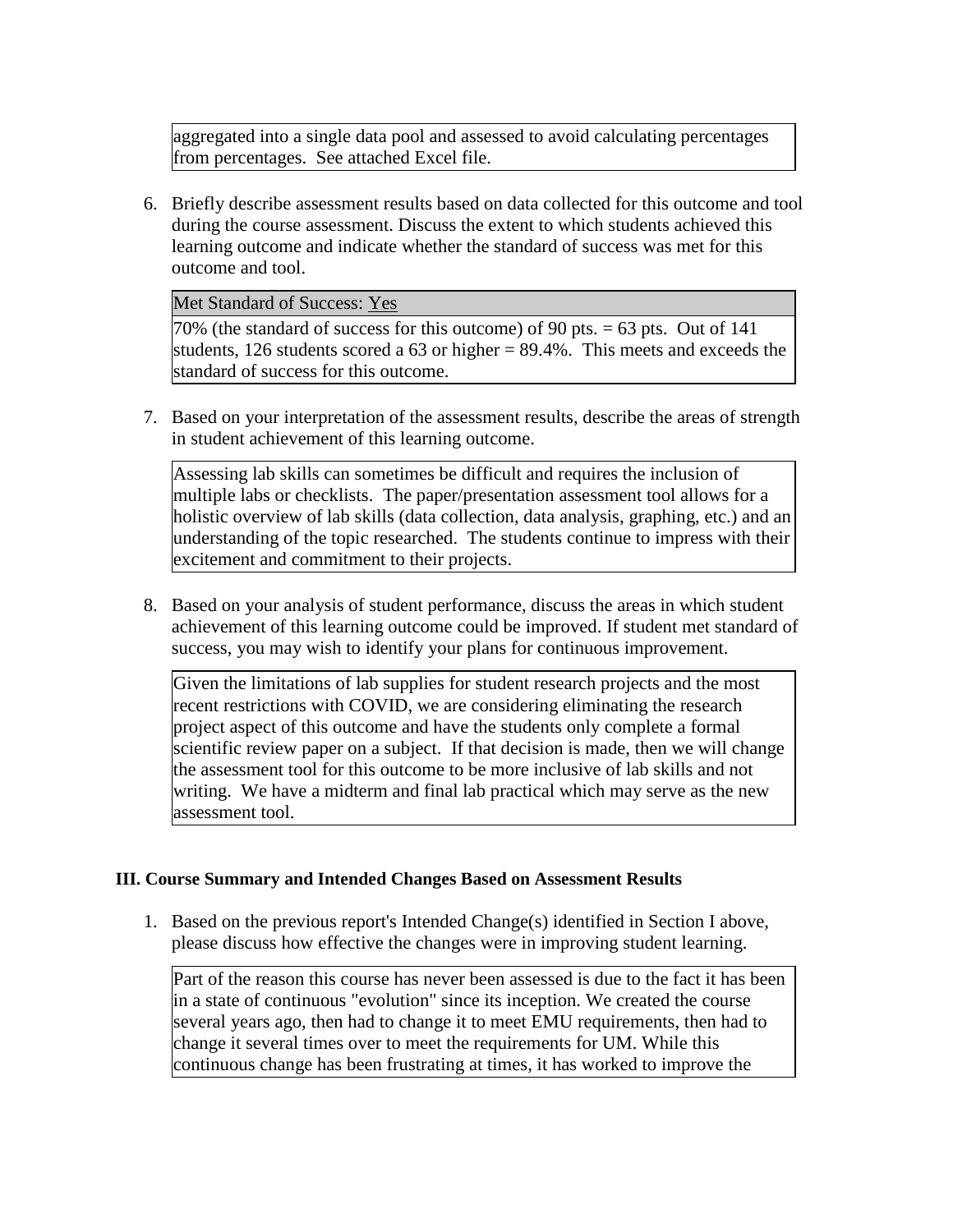course to a level we are proud of and are pleased to see the students' success in all outcomes.

2. Describe your overall impression of how this course is meeting the needs of students. Did the assessment process bring to light anything about student achievement of learning outcomes that surprised you?

I find this course is meeting the students' needs in two ways: 1) The students are learning the information and meeting outcome goals. In fact, they are exceeding them. 2) Students are transferring this course successfully to other schools and are communicating back (email, pers. comm.) on how applicable and effective it was for them moving through their degrees in biology, etc. I find this the best standard of success we can hope for.

3. Describe when and how this information, including the action plan, was or will be shared with Departmental Faculty.

The assessment report will be shared with the college, division, and at a departmental meeting.

4.

Intended Change(s)

| <b>Intended Change</b> | Description of the<br>change                                                                                                                                                                                                                     | Rationale                                                                                                                                                                                            | Implementation<br>Date |
|------------------------|--------------------------------------------------------------------------------------------------------------------------------------------------------------------------------------------------------------------------------------------------|------------------------------------------------------------------------------------------------------------------------------------------------------------------------------------------------------|------------------------|
| <b>Assessment Tool</b> | I am going to take a based on a change<br>close look at<br>Outcome #4<br>regarding lab skills If we go to a<br>and reconsider the<br>assessment tool. In<br>the future, we'll use to change the<br>the 13 weekly<br>departmental lab<br>reports. | The rationale is<br>in the research<br>project assignment.<br>scientific review<br>paper, we will need<br>assessment tool so it<br>reflects the actual<br>use of lab skills per<br>outcome language. | 2021                   |

### 5. Is there anything that you would like to mention that was not already captured?

Due to COVID and this course going "virtual" in W2020, the exams and lab exercises had to be completely revised to accommodate the online format. Those exams and labs are not commensurate with the working model of the course and were therefore not assessed. While the virtual-model data is saved and may be useful in the future, given this was the first time assessing the course since it was